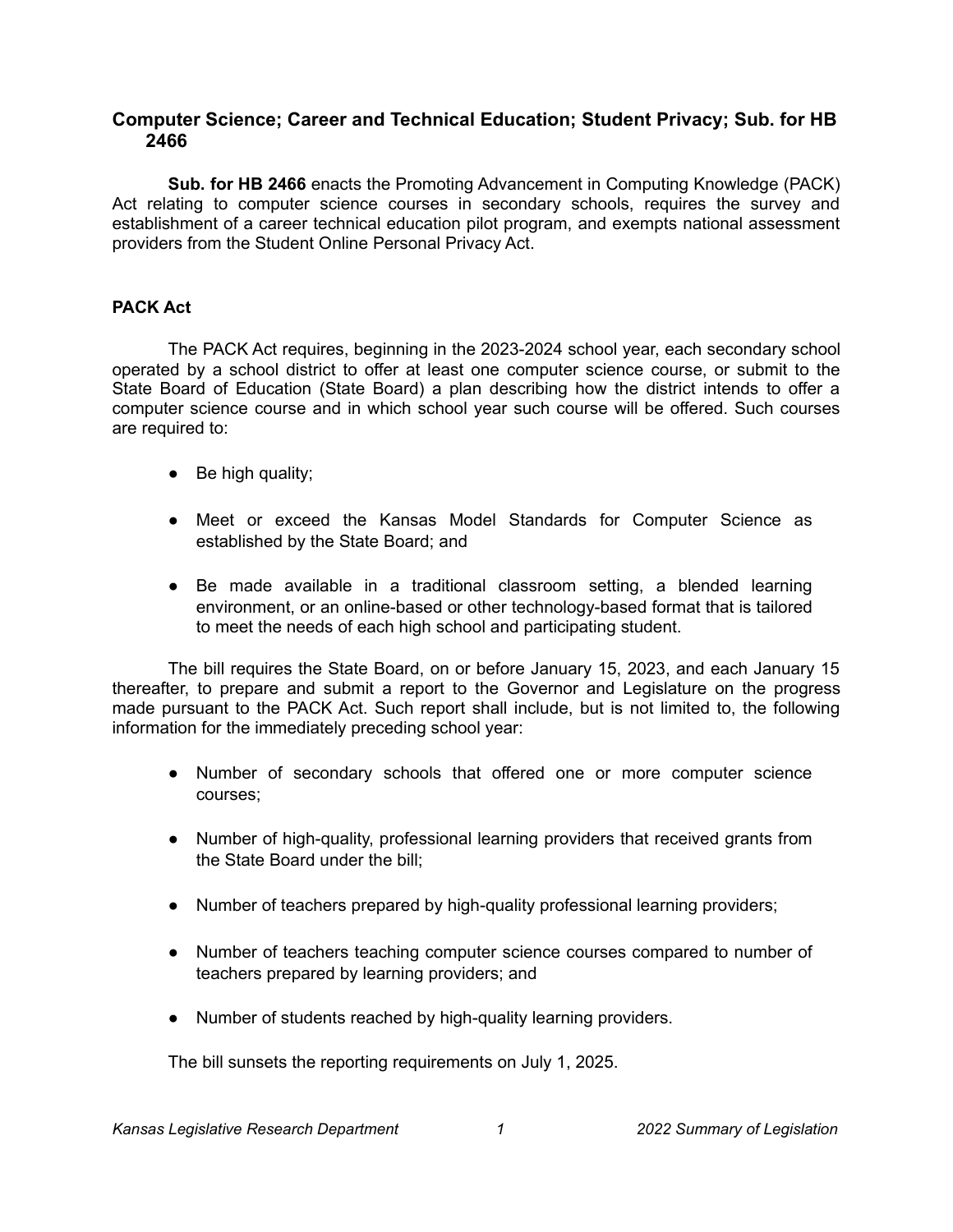### **Computer Science Pre-service Educator Program**

The Computer Science Pre-service Educator Program (Program) authorizes the Kansas Board of Regents (KBOR) to provide scholarships, not to exceed \$1,000 for each recipient, to pre-service teachers working toward a degree in elementary or secondary education and to licensed teachers who complete one course in computer science while enrolled in a state educational institution, community college, or certain not-for-profit institution of postsecondary education. The bill requires the KBOR to prioritize for receipt of scholarships those candidates from underrepresented groups and those candidates who agree to teach computer science in rural schools and in schools with higher percentages of students from underrepresented groups.

The bill authorizes the KBOR to coordinate with postsecondary educational institutions to develop pathways in computer science education for pre-service teachers to obtain a certification to teach computer science. The bill requires the KBOR to adopt rules and regulations necessary to implement the Program, including requirements for scholarship eligibility and applications.

### **State Board of Education Grants**

The bill also authorizes the State Board, subject to appropriations, to award grants to high-quality professional learning providers to develop and implement professional development programs for teachers to teach computer science courses. The bill requires such a learning provider to submit an application to the State Board for receipt of a grant. If a grant is received, the learning provider must use it for one of the following purposes:

- Providing high-quality professional learning;
- Credentialing for computer science teachers;
- Supporting computer science professional learning;
- Creating resources to support implementation of the bill;
- Student recruitment; or
- Development of teacher preparation programs.

The bill requires any such learning provider that receives a grant to provide an annual report to the State Board that includes certain information. The bill requires the State Board to prioritize for the receipt of grants:

- School districts that work in partnership with providers of high-quality professional learning;
- Proposals that describe strategies to enroll female students, students from marginalized racial and ethnic groups underrepresented in computer science, students eligible for free and reduced-price meals, students with disabilities, and students who are English language learners; and
- Proposals from rural or urban areas that experience difficulties providing computer science offerings.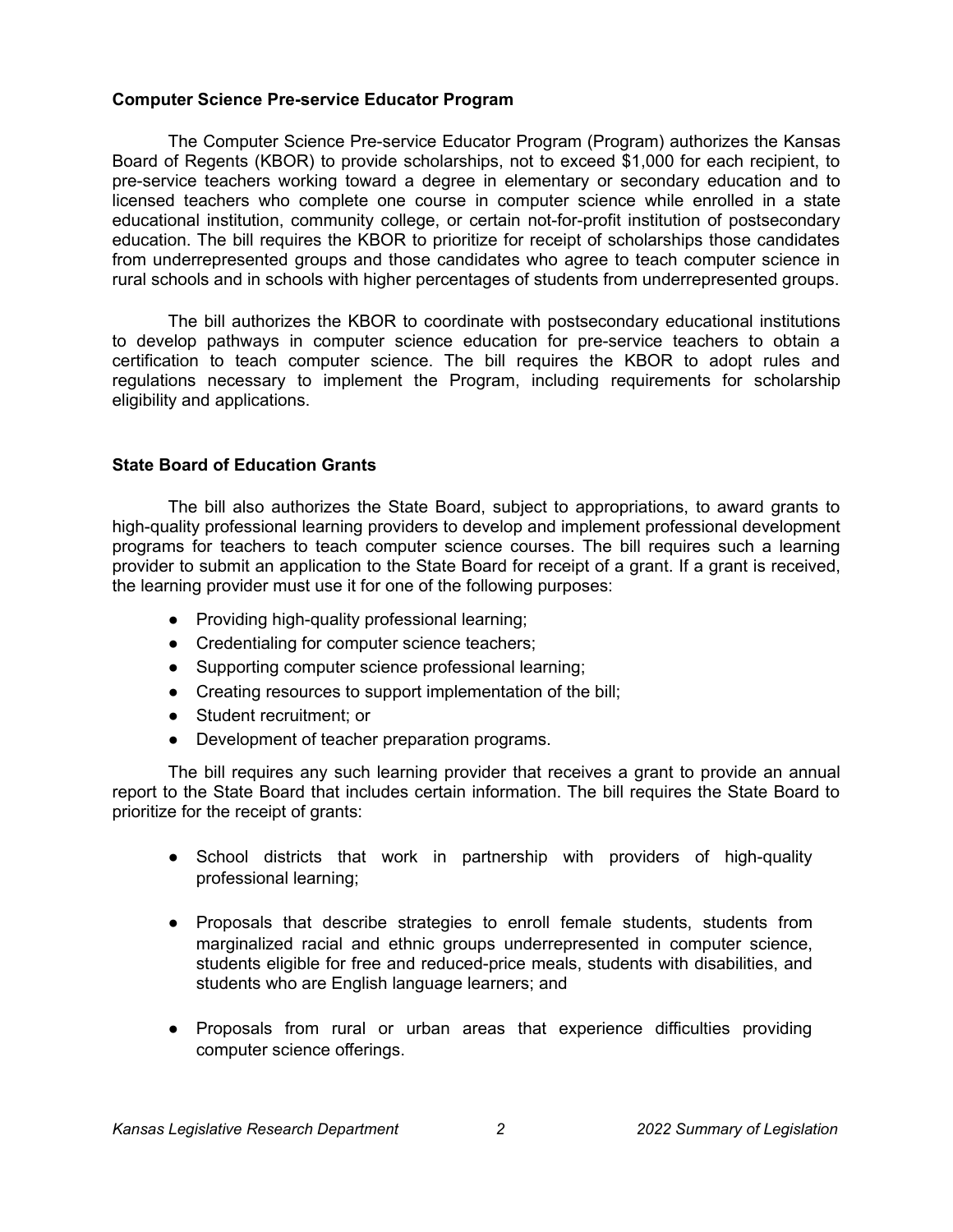## **Career Technical Education Survey and Pilot Program**

The bill requires the Kansas State Department of Education to conduct a survey of highvalue credential and standard career and technical educations courses offered to students enrolled in public high schools for the purpose of determining the needs for secondary career technical education credentialing. The survey will determine the following:

- Career and technical education pathway courses offered for high school credit;
- Concurrent enrollment partnership and duel enrollment courses offered for high school and college credit;
- What concurrent enrollment partnership and dual enrollment courses are offered by high schools, community colleges, or technical colleges;
- What career and technical education courses are offered by high schools that will not lead to credentialing;
- The number of students with documented accommodations who are not enrolled in a gifted program;
- First-time pass rate of students who have earned approved standard career and technical education credentials in the prior three years;
- First-time pass rate of students who have earned approved high-value credentials in the prior three years;
- Credentials earned in the prior three years and number of students who earned such credentials; and
- Amounts paid by school districts for students to take credential exams.

The Kansas State Department of Education is required to compile the results of said survey and present the results to the House Committee on Education and the Senate Committee on Education on or before January 15, 2023.

The bill requires the State Board, on or before July 31, 2023, and on each July 31 thereafter, to review and approve a list of high-value industry-recognized credentials and a list of standard industry-recognized credentials. The bill requires the list to be prepared by a committee established by the State Board that includes representatives from the following organizations:

- Association of Community College Trustees;
- Kansas Technical Education Authority;
- Kansas Technical College Association; and
- Kansas Association of School Boards